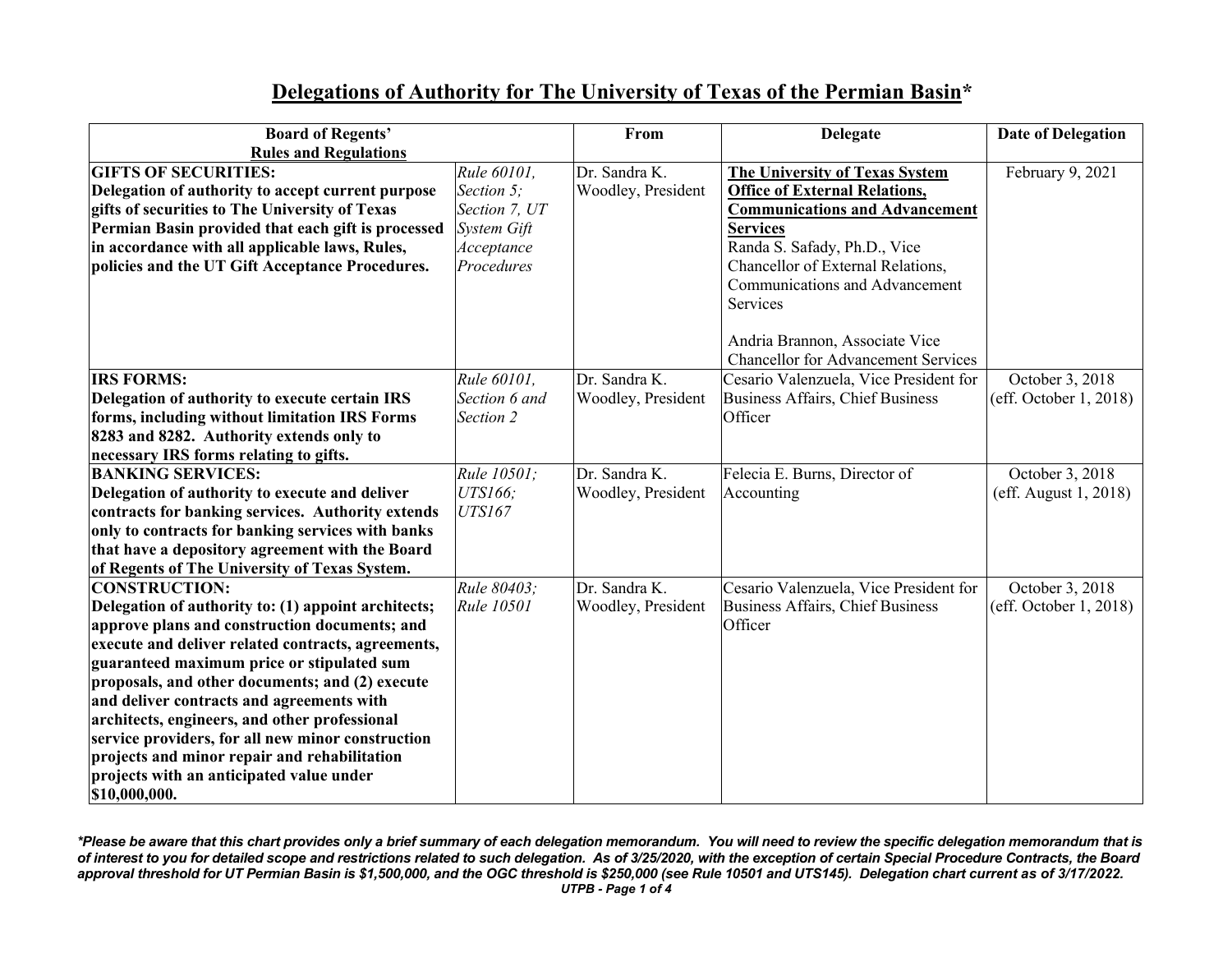| <b>Board of Regents'</b>                           |                   | From               | <b>Delegate</b>                         | <b>Date of Delegation</b> |
|----------------------------------------------------|-------------------|--------------------|-----------------------------------------|---------------------------|
| <b>Rules and Regulations</b>                       |                   |                    |                                         |                           |
| <b>SPACE LEASE:</b>                                | Rule 10501        | Dr. Sandra K.      | \$1,000,000 or less                     | October 3, 2018           |
| Delegation of authority relating to space lease    |                   | Woodley, President | Cesario Valenzuela, Vice President for  | (eff. October 1, 2018)    |
| agreements with a value of \$1,000,000 or less for |                   |                    | <b>Business Affairs, Chief Business</b> |                           |
| the purpose of leasing space for use by the        |                   |                    | Officer                                 |                           |
| institution for institutional purposes.            |                   |                    |                                         |                           |
| <b>CONTRACTS:</b>                                  | Rule 10501        | Dr. Sandra K.      | <b>Chief Business Officer</b>           | June 17, 2019             |
| Delegation of authority to execute and deliver     |                   | Woodley, President |                                         |                           |
| contracts of any kind or nature, including         |                   |                    |                                         |                           |
| contracts for the purchase of equipment, supplies, |                   |                    |                                         |                           |
| goods, and services.                               |                   |                    |                                         |                           |
| <b>PURCHASE ORDERS:</b>                            | Rule 10501        | Dr. Sandra K.      | <b>Chief Business Officer</b>           | June 17, 2019             |
| Delegation of authority to execute and deliver     |                   | Woodley, President |                                         |                           |
| purchase orders for the routine purchase of        |                   |                    |                                         |                           |
| equipment, supplies, goods and services.           |                   |                    |                                         |                           |
| <b>PURCHASE ORDERS - LIBRARY:</b>                  | <b>Rule 10501</b> | Dr. Sandra K.      | <b>Library Director</b>                 | December 1, 2017          |
| Delegation of authority to execute and deliver     |                   | Woodley, President |                                         |                           |
| purchase orders for the routine purchase of        |                   |                    |                                         |                           |
| equipment, supplies, goods, and services for the   |                   |                    |                                         |                           |
| <b>University Library.</b>                         |                   |                    |                                         |                           |
| <b>INTERAGENCY CONTRACTS WITH UT</b>               | Rule 10501,       | Dr. Sandra K.      | Cesario Valenzuela, Vice President for  | October 3, 2018           |
| <b>INSTITUTIONS:</b>                               | Section 2.7       | Woodley, President | Business Affairs, Chief Business        | (eff. October 1, 2018)    |
| Delegation of authority to execute and deliver     |                   |                    | Officer                                 |                           |
| contracts or agreements with The University of     |                   |                    |                                         |                           |
| <b>Texas System Administration or between or</b>   |                   |                    |                                         |                           |
| among institutions of The University of Texas      |                   |                    |                                         |                           |
| System for resources or services. Any such         |                   |                    |                                         |                           |
| contract or agreement shall provide for the        |                   |                    |                                         |                           |
| recovery of the cost services and resources        |                   |                    |                                         |                           |
| furnished.                                         |                   |                    |                                         |                           |
| <b>ATHLETICS - GAME CONTRACTS:</b>                 | <b>Rule 10501</b> | Dr. Sandra K.      | Todd Dooley, Athletic Director          | March 8, 2021             |
| Delegation of authority to execute and deliver     |                   | Woodley, President |                                         |                           |
| contracts relating to athletic contests including  |                   |                    |                                         |                           |
| game guarantees and stadium rentals.               |                   |                    |                                         |                           |
| <b>SPONSORED RESEARCH (PROPOSALS</b>               | Rule 10501        | Dr. Sandra K.      | Rajalingam Dakshinamurthy, Ph.D.        | August 20, 2020           |
| ONLY):                                             |                   | Woodley, President |                                         |                           |
| Delegation of authority to execute and deliver     |                   |                    |                                         |                           |
| state, federal proposals for sponsored research.   |                   |                    |                                         |                           |

*\*Please be aware that this chart provides only a brief summary of each delegation memorandum. You will need to review the specific delegation memorandum that is of interest to you for detailed scope and restrictions related to such delegation. As of 3/25/2020, with the exception of certain Special Procedure Contracts, the Board approval threshold for UT Permian Basin is \$1,500,000, and the OGC threshold is \$250,000 (see Rule 10501 and UTS145). Delegation chart current as of 3/17/2022. UTPB - Page 2 of 4*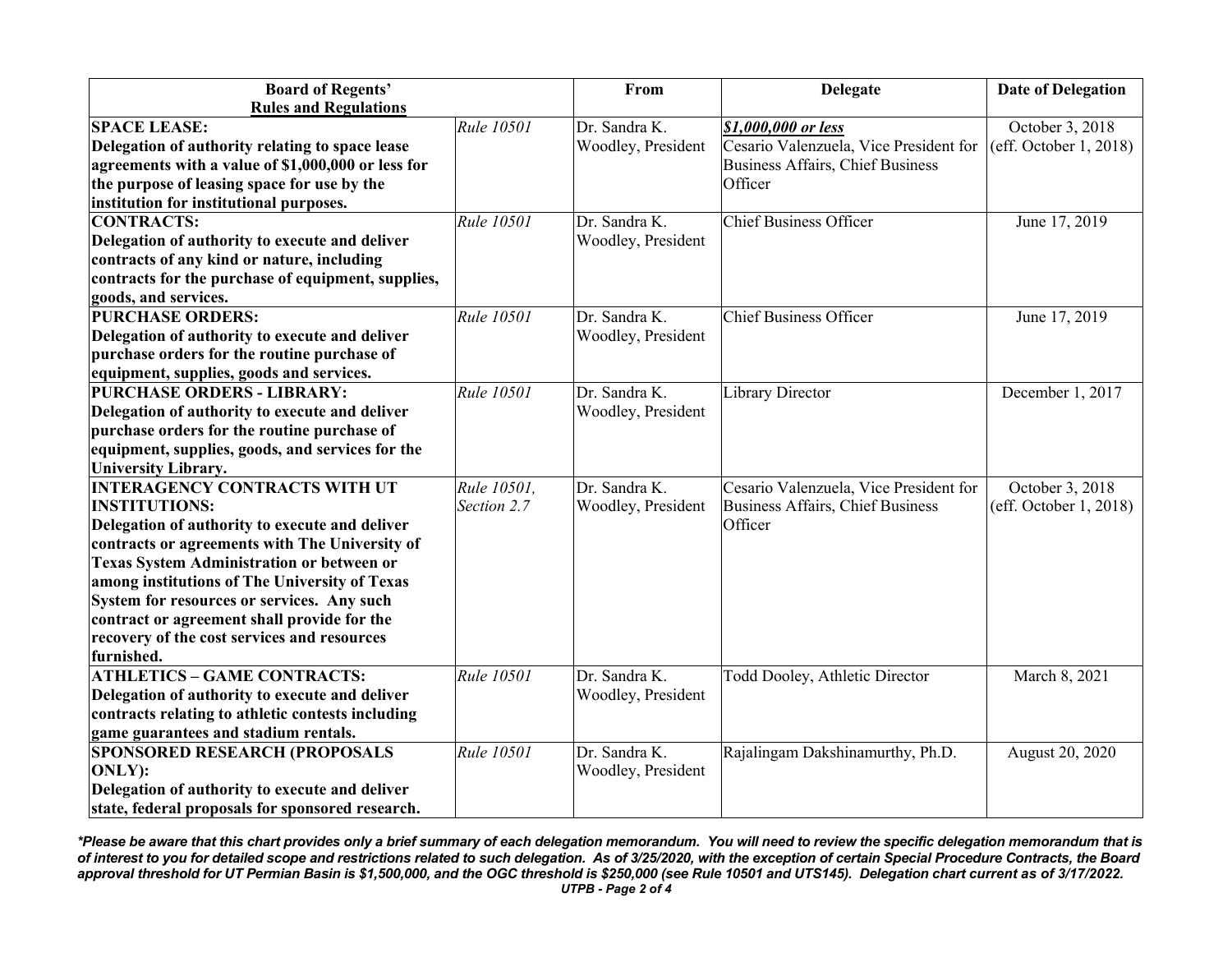| <b>Board of Regents'</b>                                                                        |                         | From                                            | <b>Delegate</b>                        | <b>Date of Delegation</b> |  |
|-------------------------------------------------------------------------------------------------|-------------------------|-------------------------------------------------|----------------------------------------|---------------------------|--|
| <b>Rules and Regulations</b>                                                                    |                         |                                                 |                                        |                           |  |
| <b>SPONSORED RESEARCH:</b>                                                                      | Rule 10501              | Dr. Sandra K.                                   | Cesario Valenzuela, Vice President for | September 17, 2020        |  |
| Delegation of authority to execute and deliver                                                  |                         | Woodley, President                              | <b>Business Affairs</b>                |                           |  |
| state, federal, and other proposals or contracts for                                            |                         |                                                 |                                        |                           |  |
| sponsored research.                                                                             |                         |                                                 |                                        |                           |  |
|                                                                                                 |                         |                                                 |                                        |                           |  |
|                                                                                                 |                         |                                                 |                                        |                           |  |
| DELEGATIONS OF AUTHORITY FROM THE UNIVERSITY OF TEXAS SYSTEM ADMINISTRATION                     |                         |                                                 |                                        |                           |  |
|                                                                                                 |                         | TO THE UNIVERSITY OF TEXAS OF THE PERMIAN BASIN |                                        |                           |  |
| <b>HOLIDAY SCHEDULE:</b>                                                                        | Rule 30201.             | Jonathan Pruitt,                                | Presidents, The University of Texas    | September 1, 2010         |  |
| Delegation of authority to approve annually the                                                 | Section 1               | <b>Executive Vice</b>                           |                                        | (cont. March 1, 2022)     |  |
| holiday schedule for the respective institutions.                                               |                         | Chancellor for                                  |                                        |                           |  |
|                                                                                                 |                         | <b>Business Affairs</b>                         |                                        |                           |  |
| <b>LANDLORD'S OR LICENSOR'S CONSENT TO</b>                                                      | Rule 70301,             | Jonathan Pruitt,                                | Chief Business Officer, U. T. Permian  | September 15, 2020        |  |
| <b>MODIFICATION OF EXISTING</b>                                                                 | Section 4.3; Rule       | <b>Executive Vice</b>                           | <b>Basin</b>                           | (cont. March 1, 2022)     |  |
| TELECOMMUNICATIONS EQUIPMENT NOT                                                                | 10501; UTS 126;         | Chancellor for                                  |                                        |                           |  |
| <b>INVOLVING THE ADDITION OF EQUIPMENT:</b>                                                     | Article III,            | <b>Business Affairs</b>                         |                                        |                           |  |
| Delegation of authority to execute and deliver                                                  | Section 51 Texas        |                                                 |                                        |                           |  |
| <b>Landlord's or Licensor's Consent to Modification of</b>                                      | Constitution            |                                                 |                                        |                           |  |
| <b>Existing Telecommunications Equipment. Delegate</b>                                          |                         |                                                 |                                        |                           |  |
| shall use without material change the template letter,                                          |                         |                                                 |                                        |                           |  |
| in conformity with the instructions attached thereto,                                           |                         |                                                 |                                        |                           |  |
| currently approved by the U.T. System Office of                                                 |                         |                                                 |                                        |                           |  |
| General Counsel (OGC), or such subsequent<br>template letter and accompanying instructions that |                         |                                                 |                                        |                           |  |
| may be approved by OGC.                                                                         |                         |                                                 |                                        |                           |  |
|                                                                                                 |                         |                                                 |                                        |                           |  |
| This delegation is expressly limited to the consent to                                          |                         |                                                 |                                        |                           |  |
| modify existing telecommunications equipment not                                                |                         |                                                 |                                        |                           |  |
| involving the addition of equipment.                                                            |                         |                                                 |                                        |                           |  |
| <b>CAMPUS LEASES - UT PERMIAN BASIN:</b>                                                        | Rule 70301;             | Jonathan Pruitt,                                | Chief Business Officer, U. T. Permian  | September 15, 2020        |  |
| Delegation of authority to execute and deliver                                                  | Rule 10501; UTS         | <b>Executive Vice</b>                           | Basin                                  | (cont. March 1, 2022)     |  |
| campus office leases. (See delegation memo for                                                  | 126; Article III,       | Chancellor for                                  |                                        |                           |  |
| defined terms, conditions and limitations.)                                                     | <b>Section 51 Texas</b> | <b>Business Affairs</b>                         |                                        |                           |  |
|                                                                                                 | Constitution            |                                                 |                                        |                           |  |

*\*Please be aware that this chart provides only a brief summary of each delegation memorandum. You will need to review the specific delegation memorandum that is of interest to you for detailed scope and restrictions related to such delegation. As of 3/25/2020, with the exception of certain Special Procedure Contracts, the Board approval threshold for UT Permian Basin is \$1,500,000, and the OGC threshold is \$250,000 (see Rule 10501 and UTS145). Delegation chart current as of 3/17/2022. UTPB - Page 3 of 4*